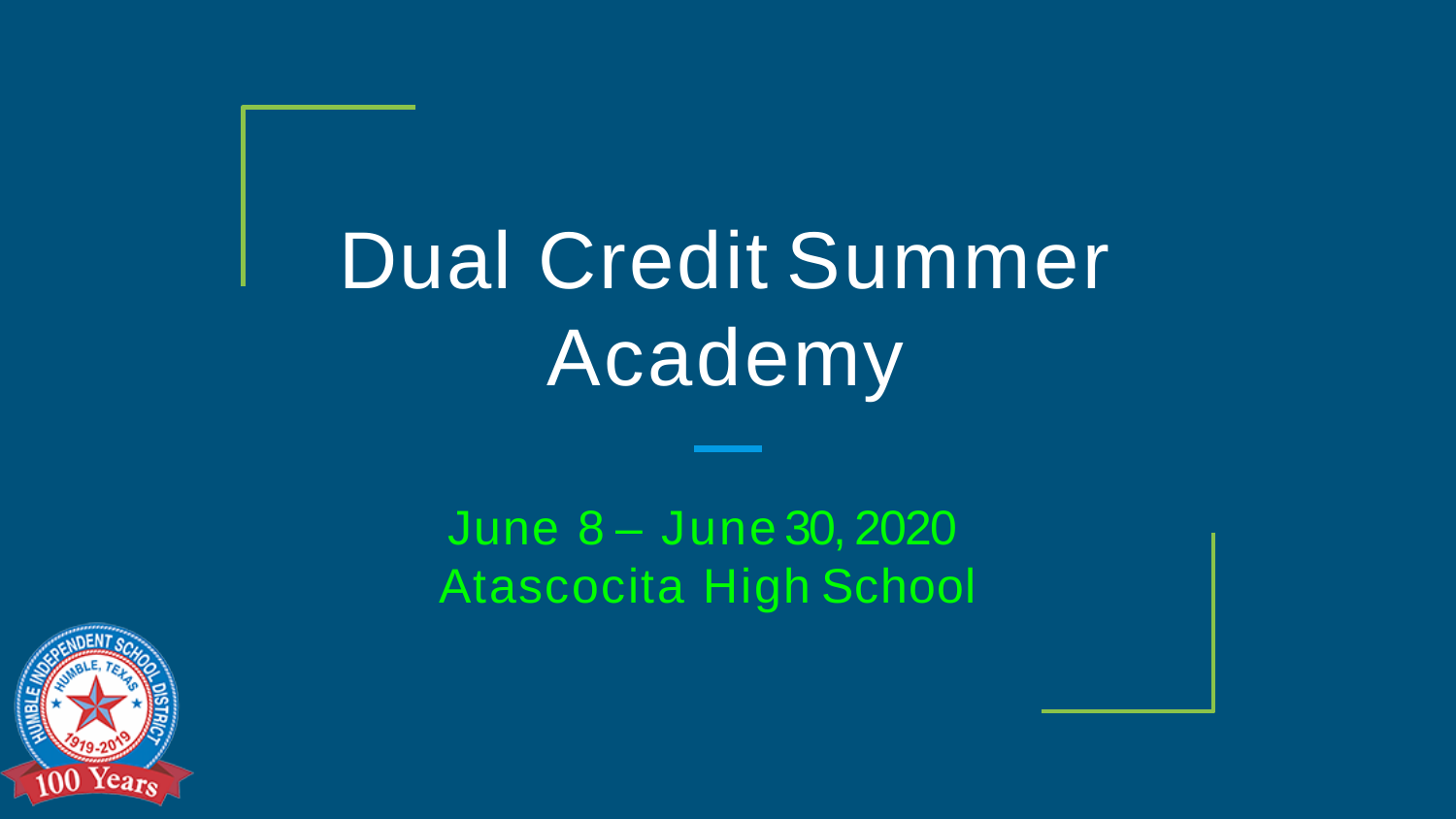### **Objective**

Provide Humble ISD students an opportunity to earn high school and college credit for coursework not commonly available during the regular academic year in a familiar setting.

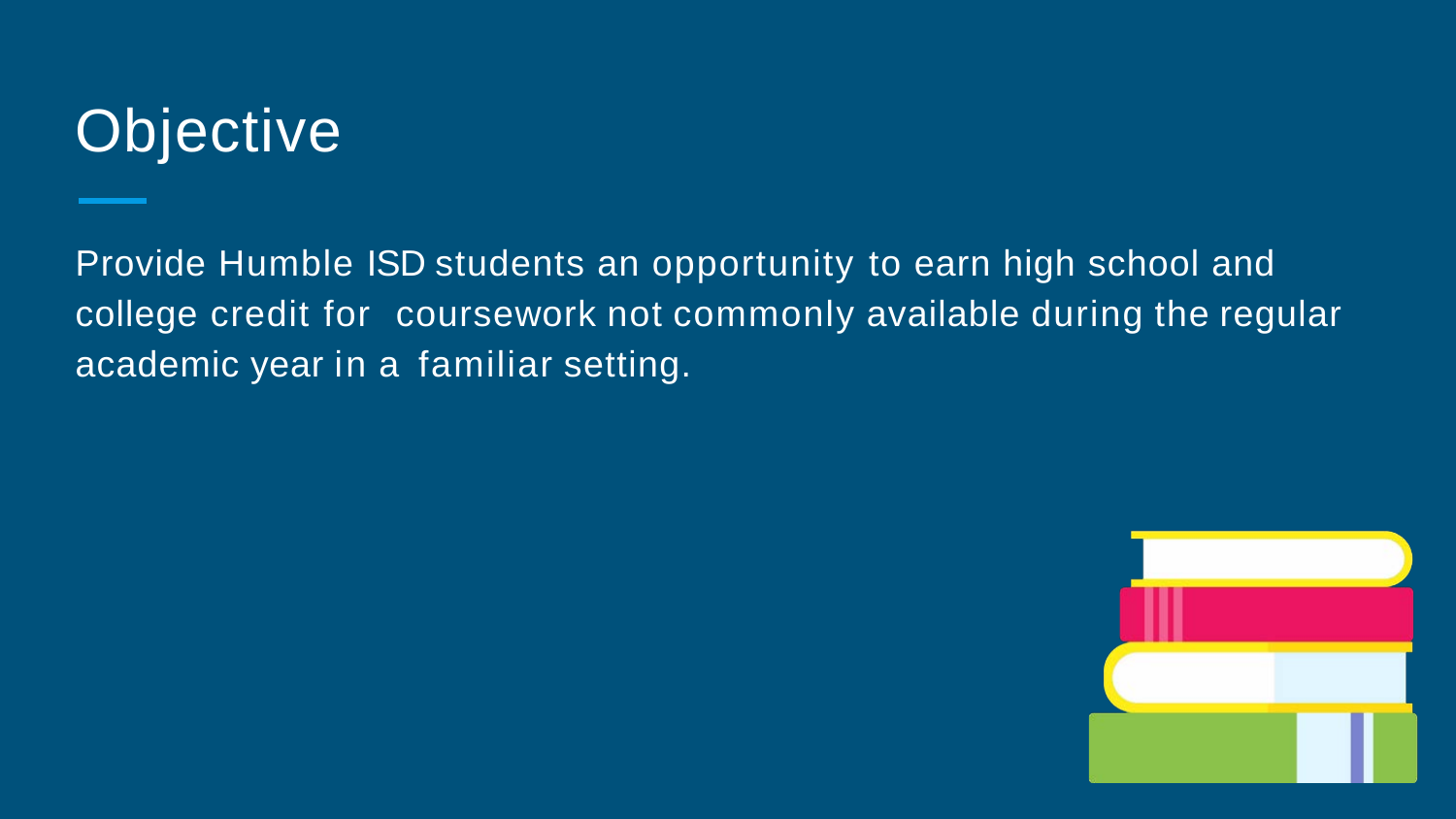### Become Core Complete!

Complete LSC's core curriculum with grades of "C" or better and **ALL** credits earned will transfer to all public colleges/universities in Texas.

#### **CORE COMPLETE Checklist**

**Student Name:** 

| Sophomore |         |  |
|-----------|---------|--|
| Fall:     | Spring: |  |
|           |         |  |
| Summer:   |         |  |
| Junior    |         |  |
| Fall:     | Spring: |  |
|           |         |  |
|           |         |  |
| Summer:   |         |  |
| Senior    |         |  |
| Fall:     | Spring: |  |
|           |         |  |
|           |         |  |
|           |         |  |

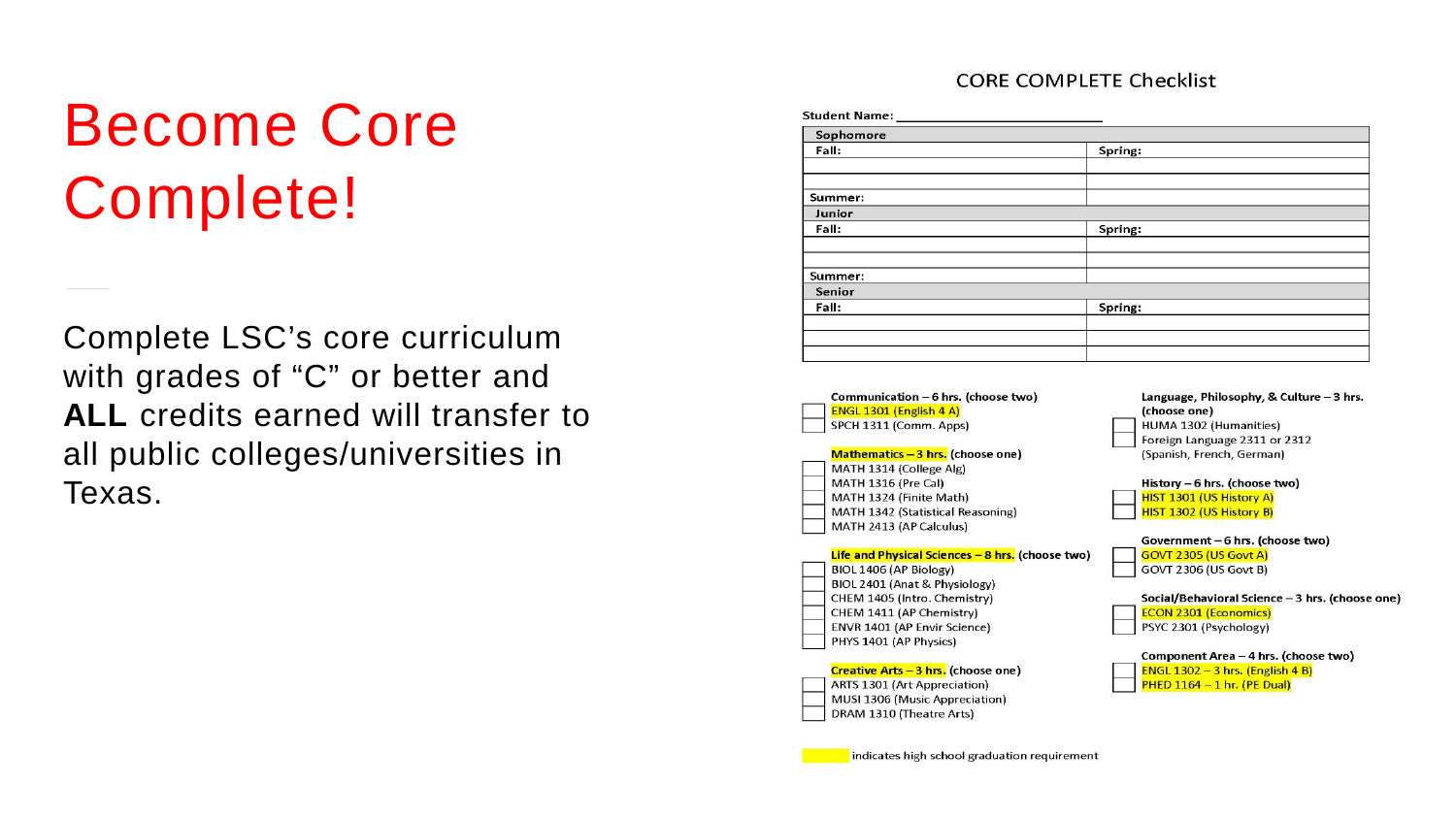## Participation Requirements

- 1. Humble ISDhigh school student.
- 2. Obtain approval from parent and school counselor.
- 3. Complete LSC admission/enrollment process.
- 4. Meet LSC course specificTSI or exemption requirements.
- 5. Complete and submit the Exceptional Admissions form.
- 6. Pay all fees due LSC for the course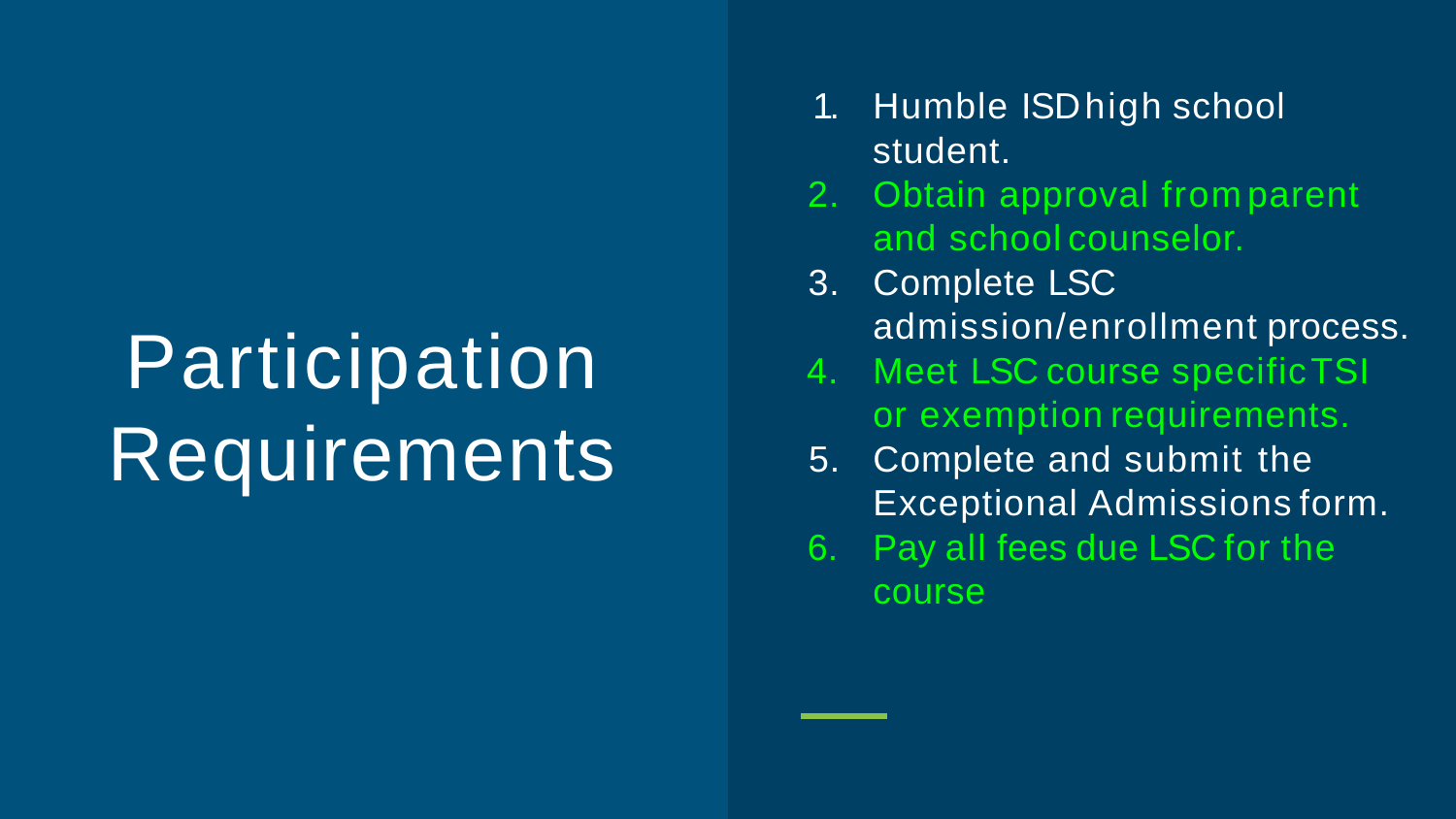### Course Offerings

(contingent on student requests/teacher availability)

- ★ ECONOMICS
- **★ GOVT (Federal Govt.)**
- ★ HUMANITIES
- ★ PSYCHOLOGY
- ★ SPEECH
- ★ THEATRE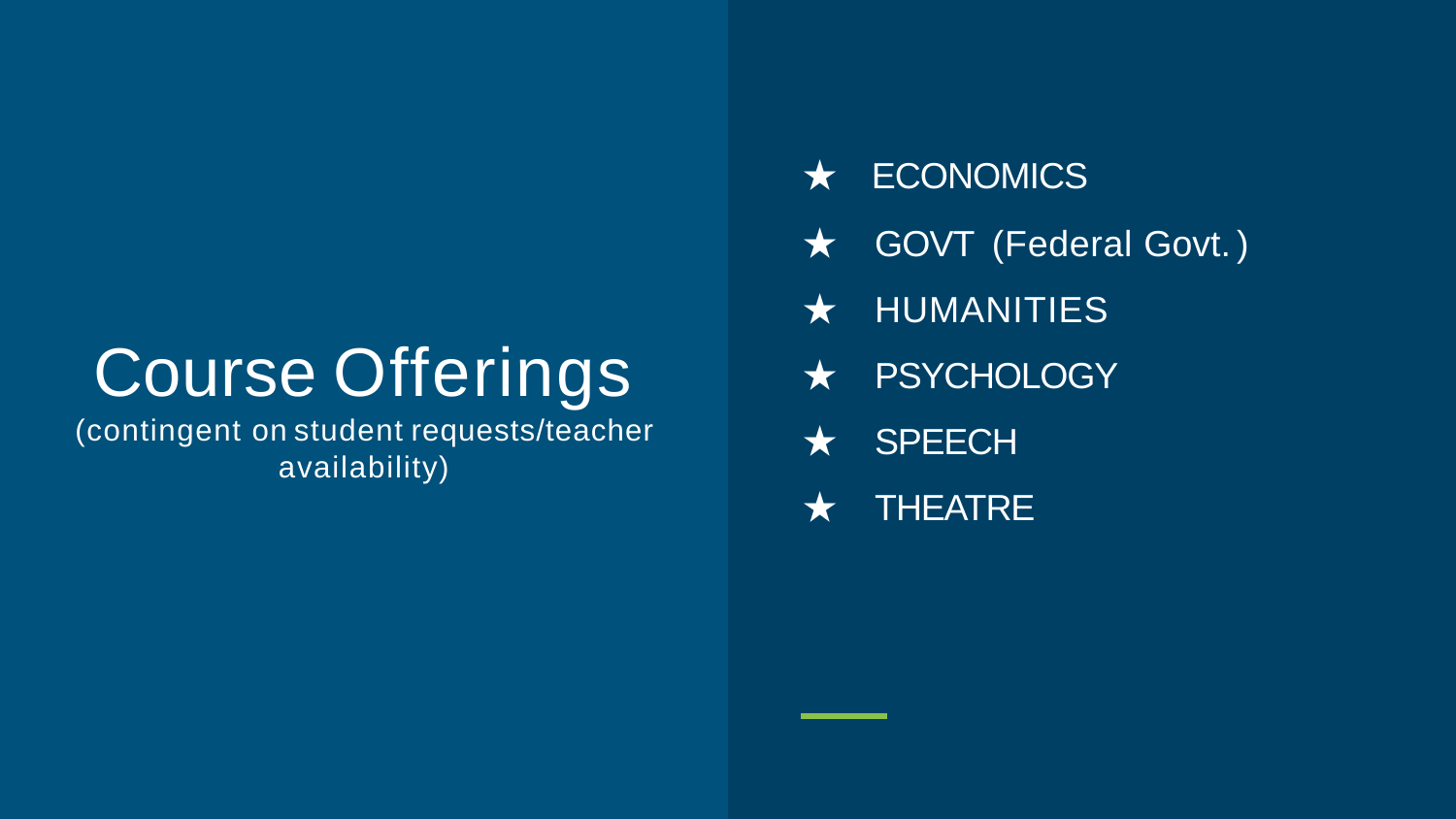### **Logistics**

#### When & Where?

June 8 - June 30 @ Atascocita HS

#### **Schedule**

AM Session: 7:30 am - 11:00am

PM Session: 11:30 am - 3:00 pm

- ❖ Summer session lasts 14 days
- ❖ Classes will take place on Mon, Tue, Wed, & Thurs.
- ❖ 48 contact hours required for each course
- ❖ Final Exam -Tuesday, June 30th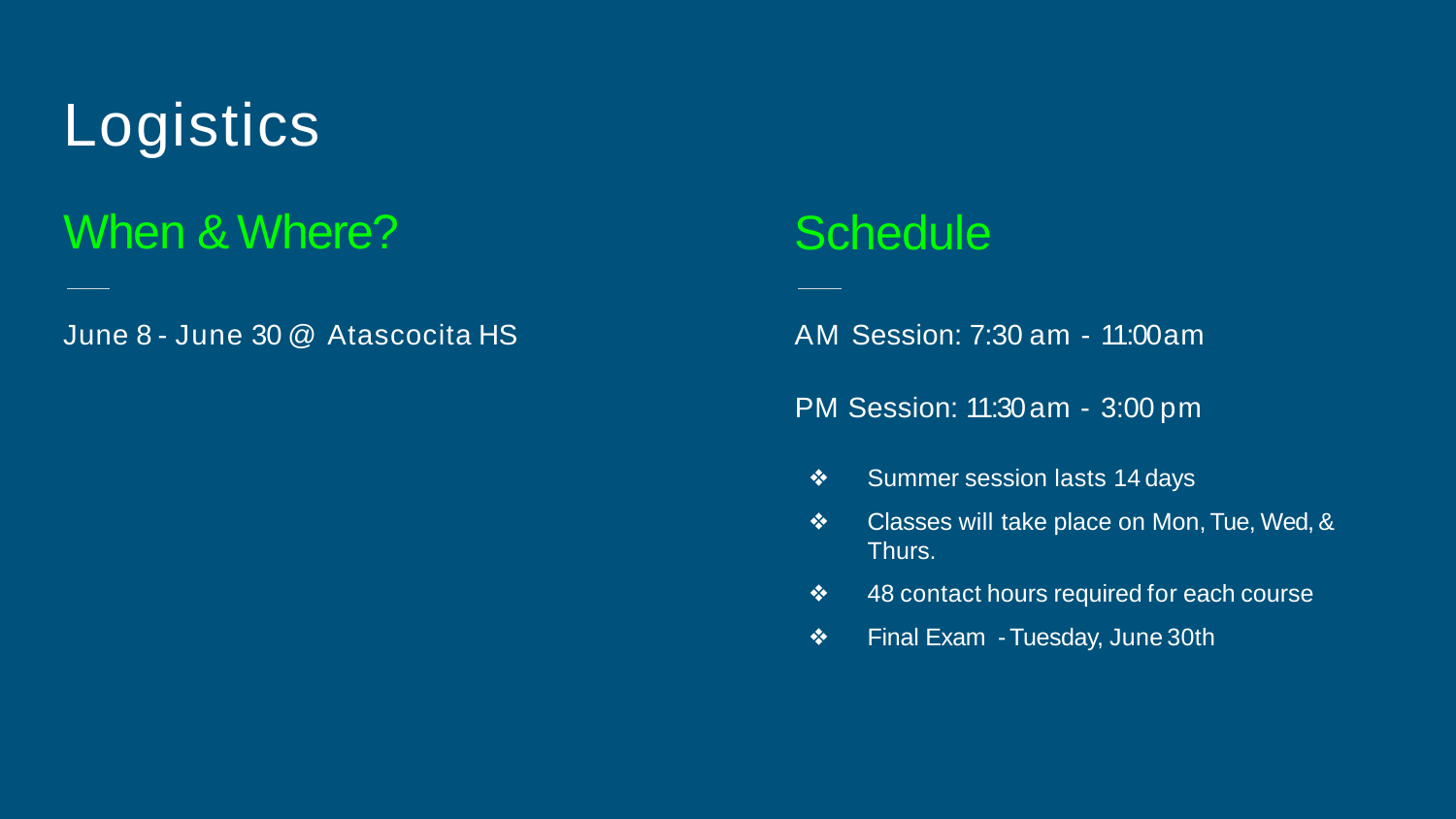### Registration

#### When?

Summer registration opens February 24, 2020



#### How?

Complete registration/course request online starting February 24, 2020.

See your counselor asap if interested!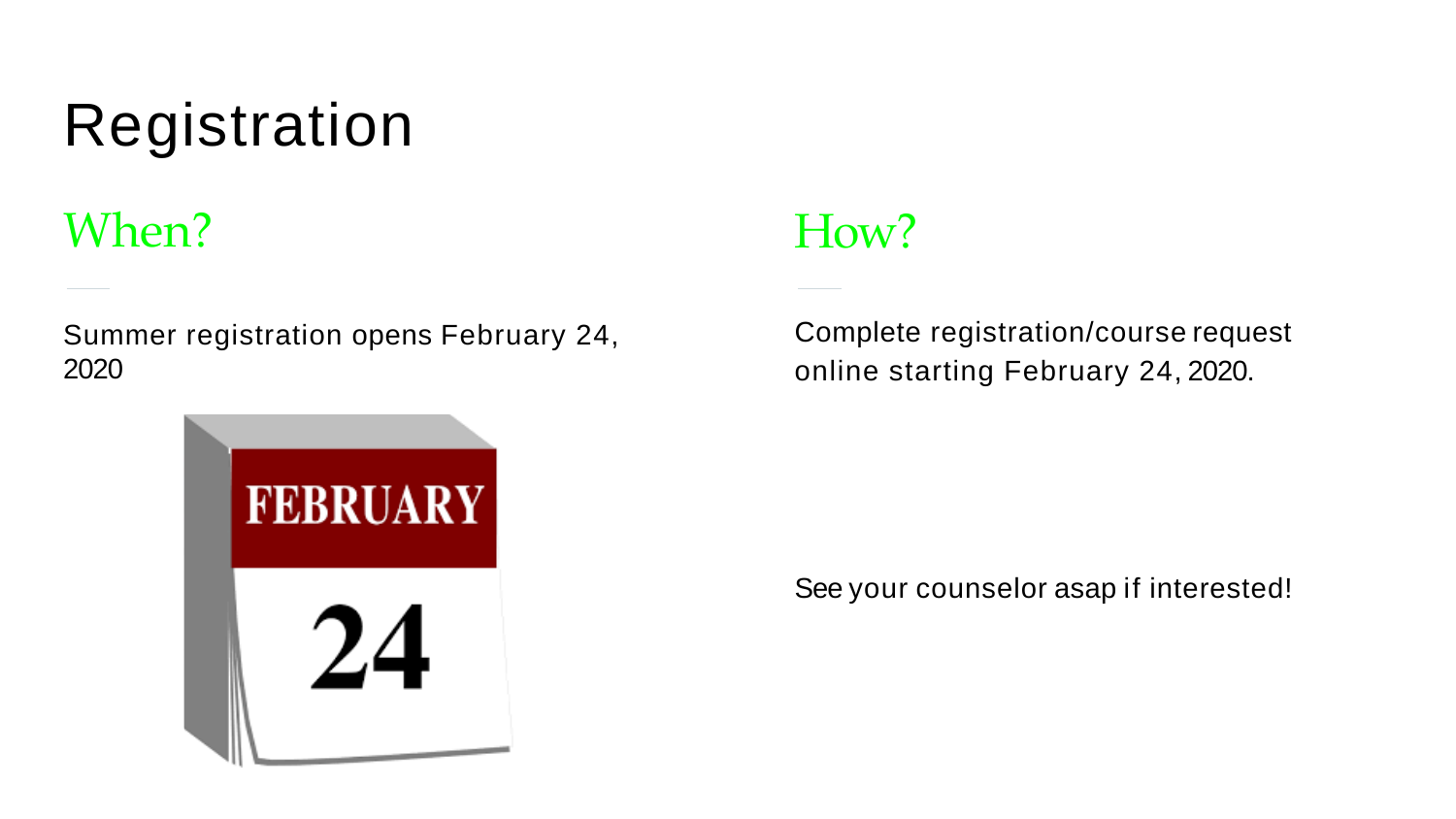### Becoming a DC Summer AcademyStudent



Apply for admission to LSC. (If you are new to dual credit)

Consult with high school counselor or dual credit liaison to confirm eligibility as determined byTSI, SAT, PSAT, ACT, or STAAR.

Summer school registration opens February 24, 2020.

Submit required payment for dual credit fees (\$75) when completing online enrollment.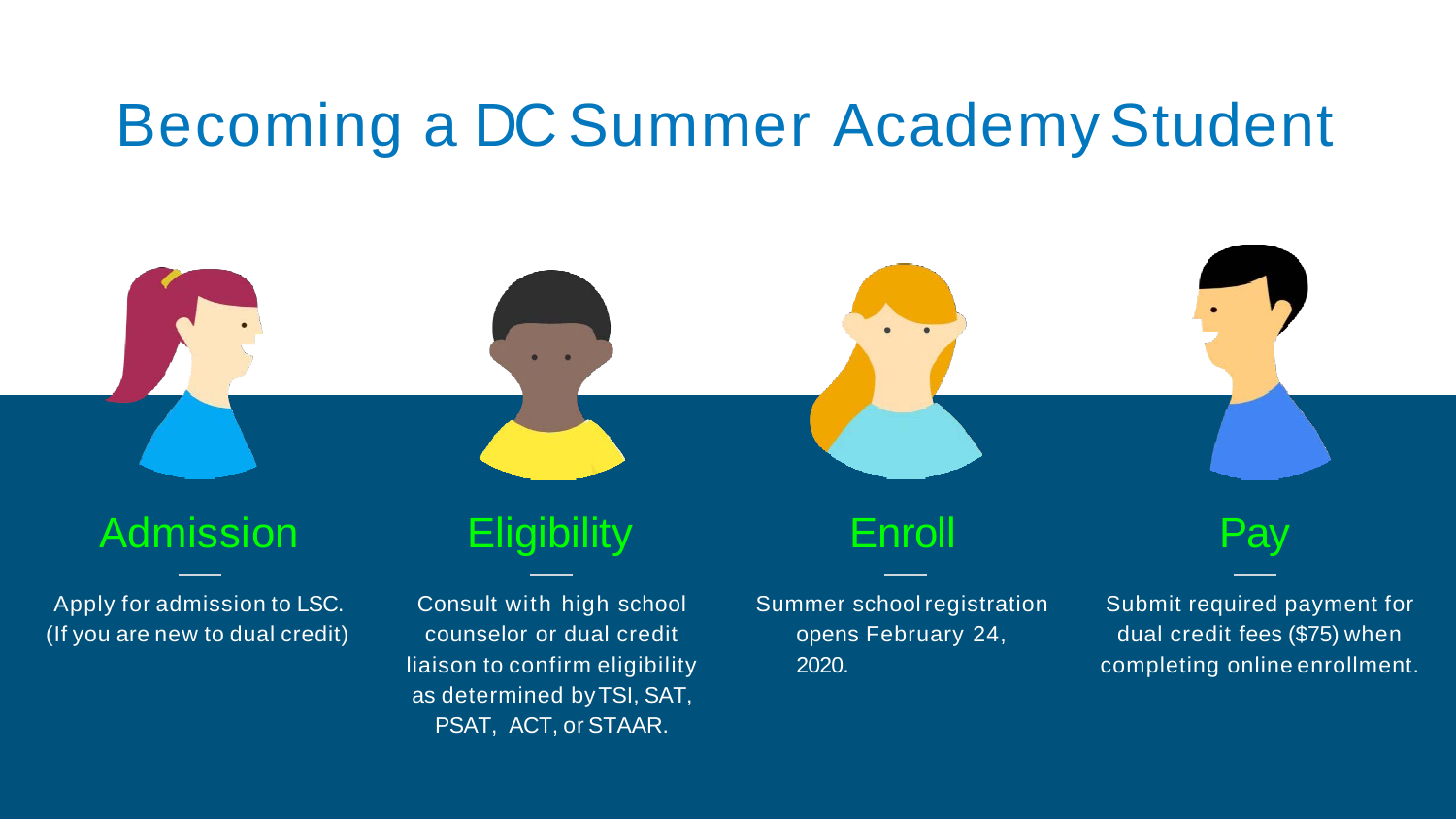### Qualifying for Dual Credit

#### **What is the Texas Success Initiative (TSI)?**

The Texas Success Initiative (TSI) assessment is mandated by Texas law to ensure that students enrolled in Texas public colleges possess the academic skills needed to perform effectively in college-level coursework. The TSI assessment is designed to identify and provide diagnostic information about each student's reading, writing and math skills.

| TSI     | <b>Qualifying Score</b> |
|---------|-------------------------|
| Reading | $351+$                  |
| Writing | 4 essay & 340+          |
| Math    | $350+$                  |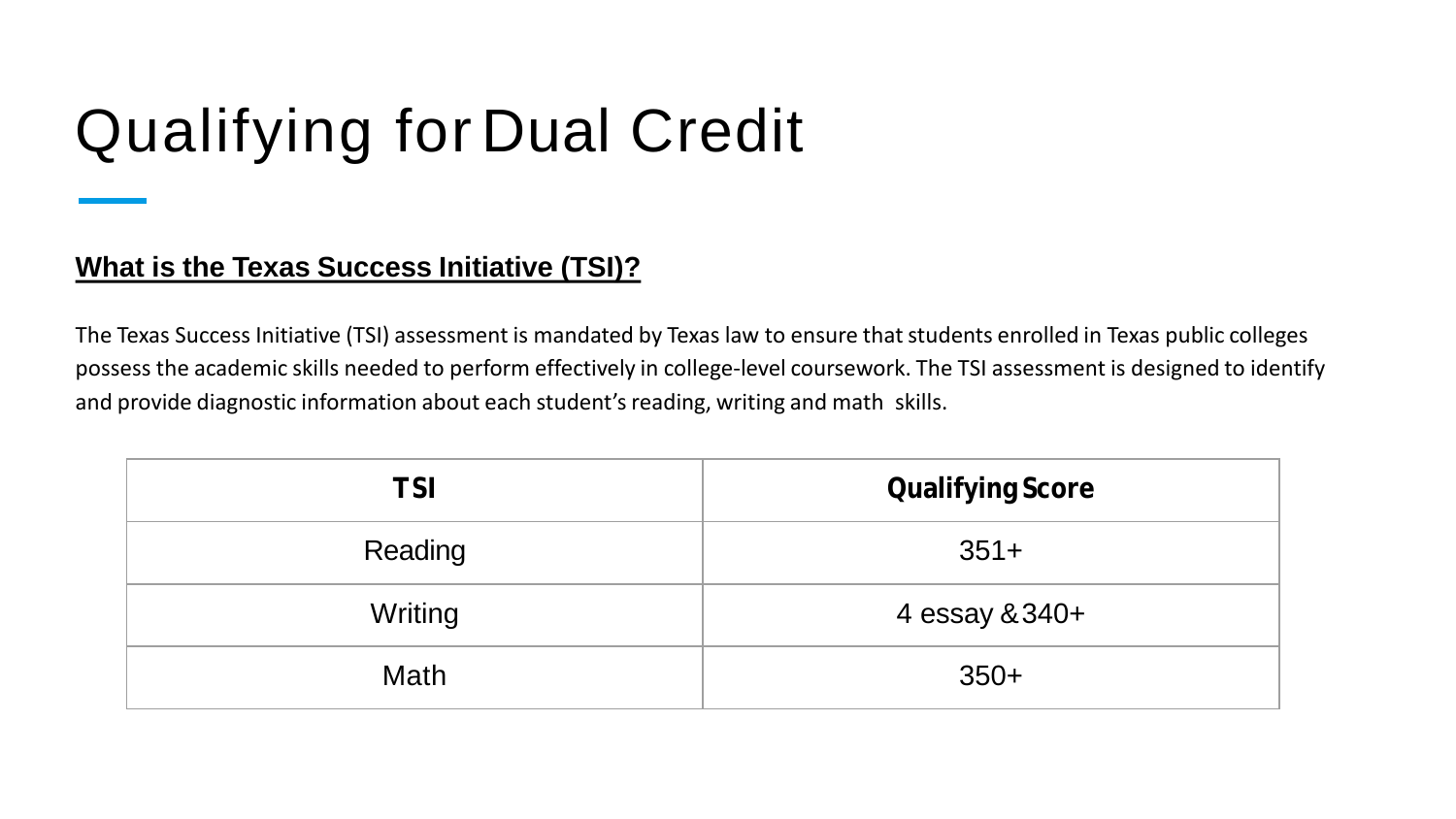### Qualifying for Dual Credit

#### **How can a student become TSI exempt?**

A student is exempt from TSI requirements in all areas only if the student meets **one** of the following performance measures:

| <b>ACT</b>  | 23 Composite; 19+ ELA/Math                                    |
|-------------|---------------------------------------------------------------|
| <b>SAT</b>  | Evidence Based Reading/Writing - 480+                         |
|             | Math $-530+$                                                  |
| <b>PSAT</b> | Math $-510+$                                                  |
|             | Reading/Writing - 460+                                        |
| STAAR (EOC) | English II $-$ 4000+                                          |
|             | Algebra I - 4000+ AND have passed one semester<br>of Algebra2 |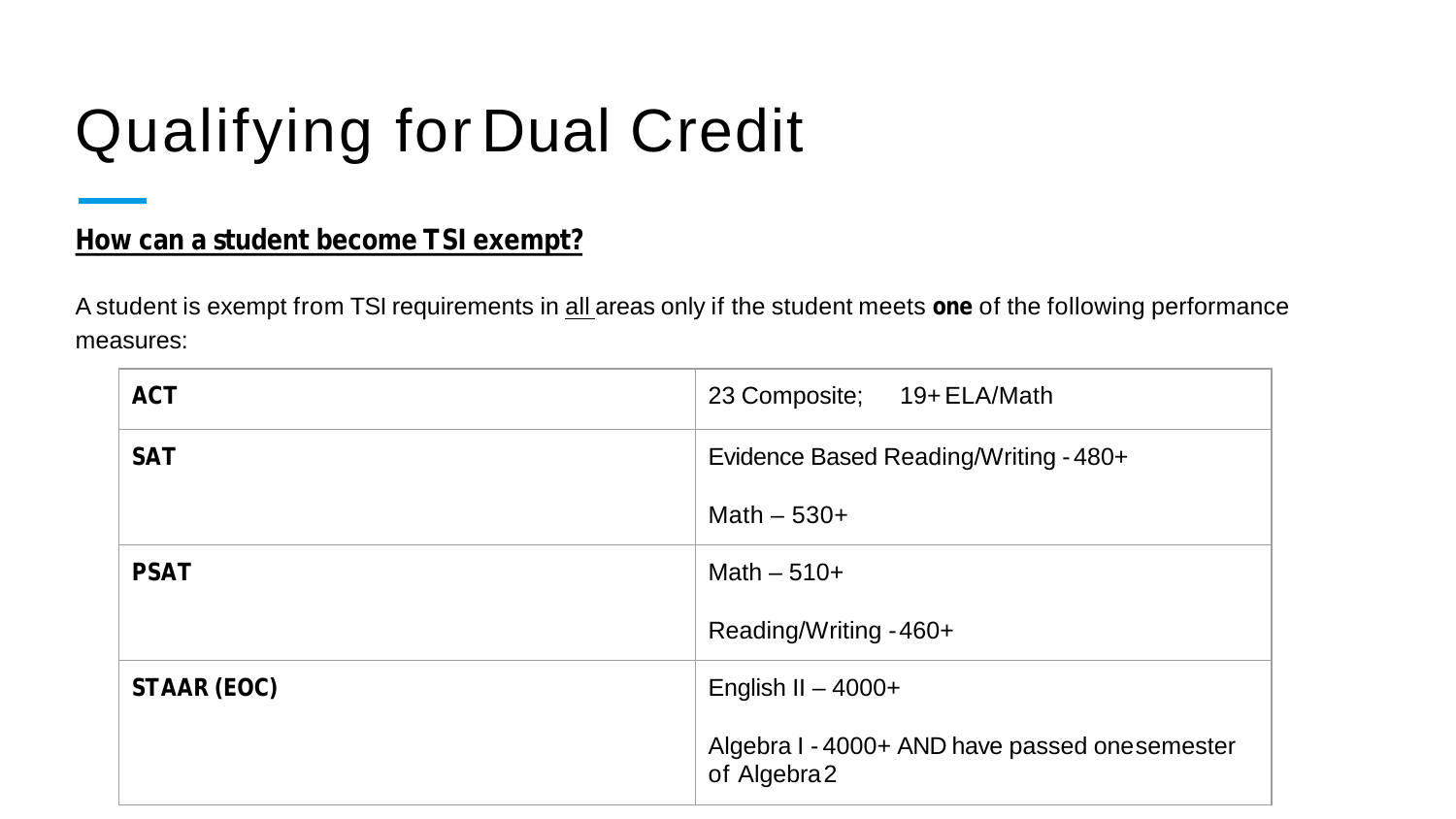When & where can my student take the TSI?

- $\triangleright$  All high schools offer TSI testing; students should inquire with counselor.
- $\triangleright$  Students may also test at LSC Atascocita (Tuesday-Thursday) or Kingwood (appt. required)

\*Initial placement exam is FREE. Retests are \$10 per section.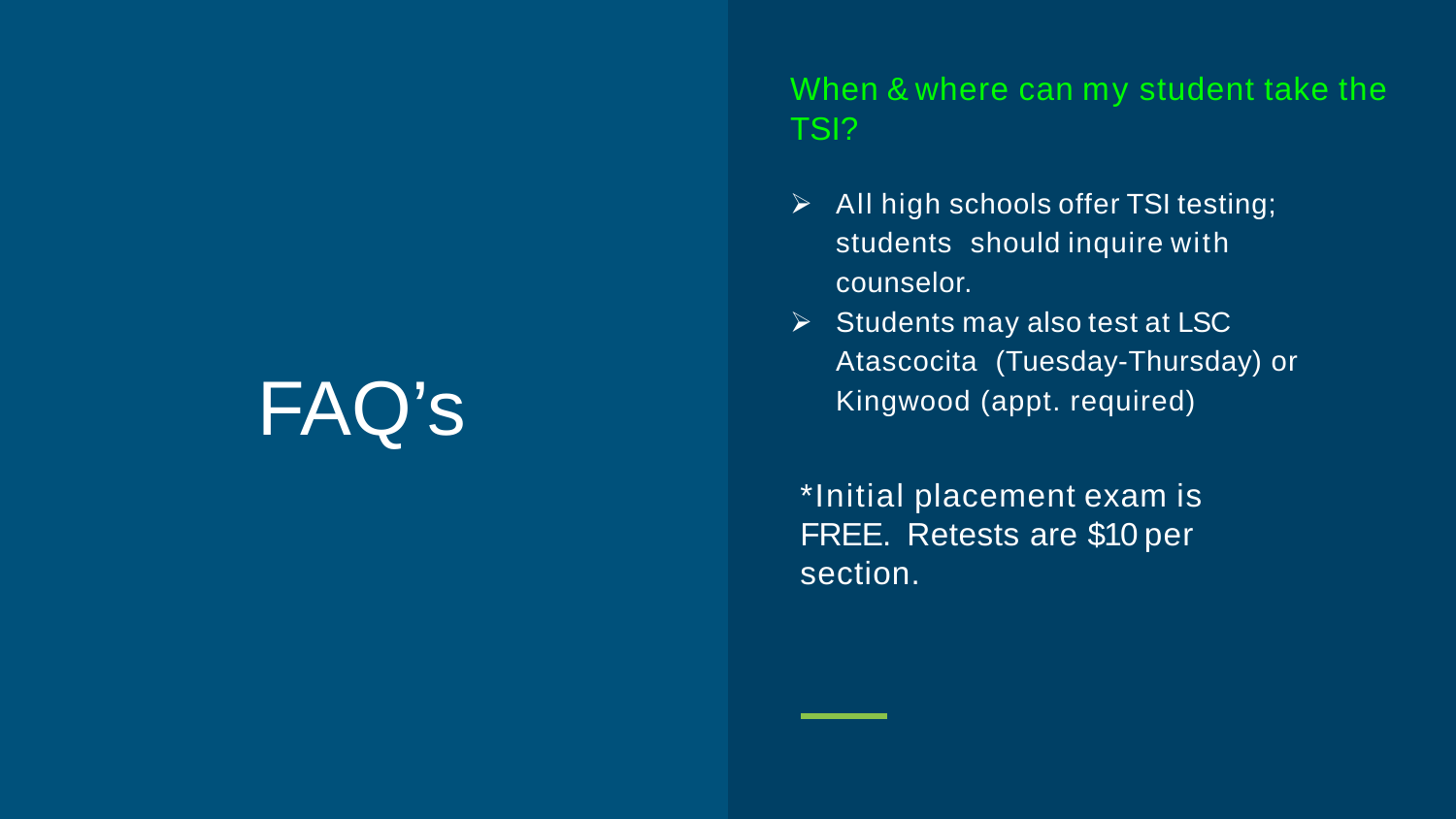#### How much is each course?

Tuition is waived. Fees foreach course is \$75.

How many courses can my student take?

Students may take up to two (2) courses.

#### Which course can my 9<sup>th</sup>/10<sup>th</sup> grader take?

Students are eligible to take any available course.

#### Will breakfast/lunch be available?

Yes, both are free of charge. Breakfast will be served from 7-7:25 a.m. Lunch will be served from 11-11:30 a.m.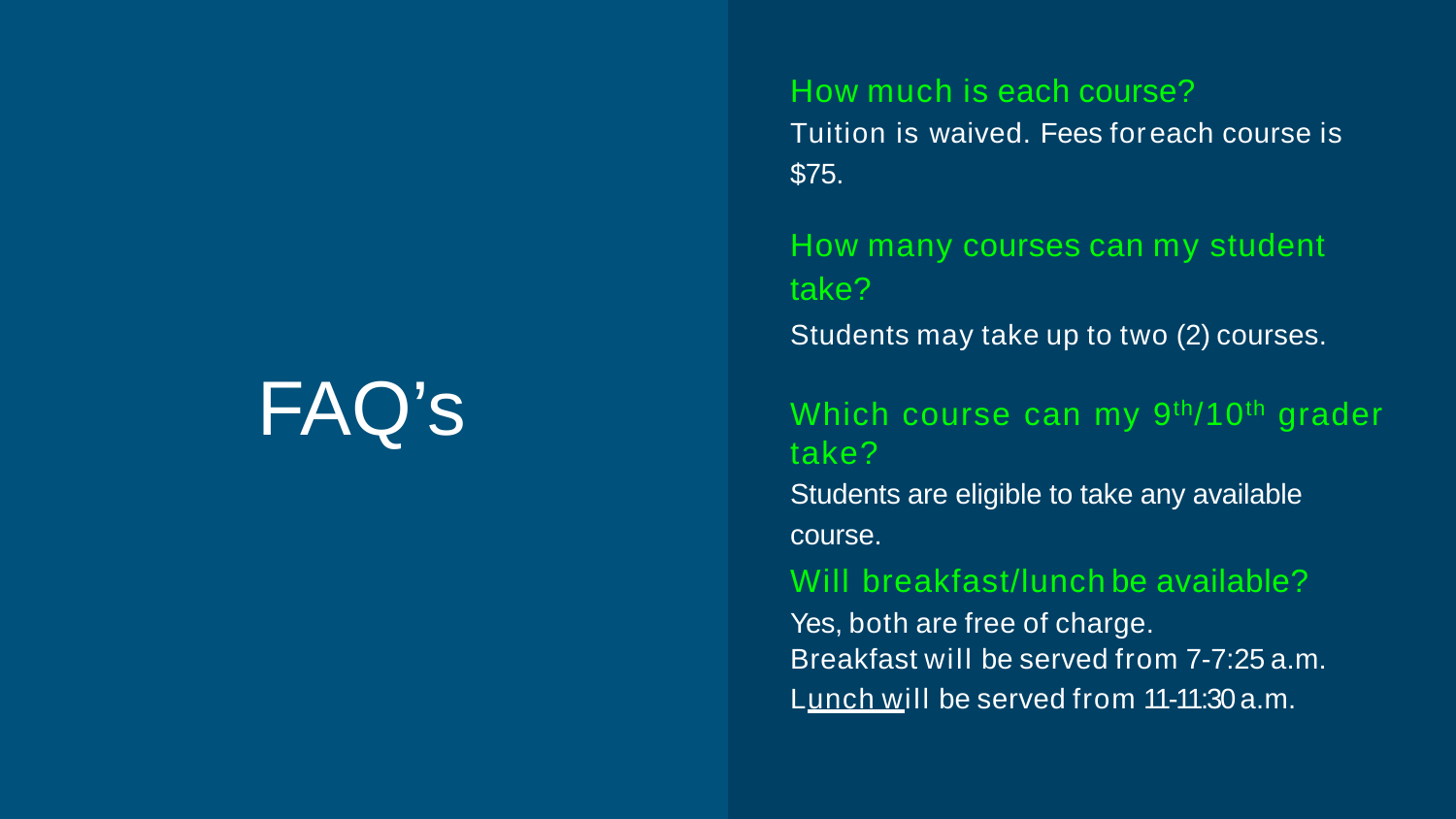#### Is there an attendance policy?

Yes. Each instructor will define and communicate their attendance policy as stated in the course syllabus.

#### What if my student is ill and misses a day?

It is the student's responsibility to consult with the instructor regarding absences and the possibility of make-up work.

#### Are textbooks provided?

Textbooks will be provided for courses that we have books already inventoried. Unavailable books will need to be purchased by student.

A required textbooks/materials list will be sent out to all registered students prior to classes starting.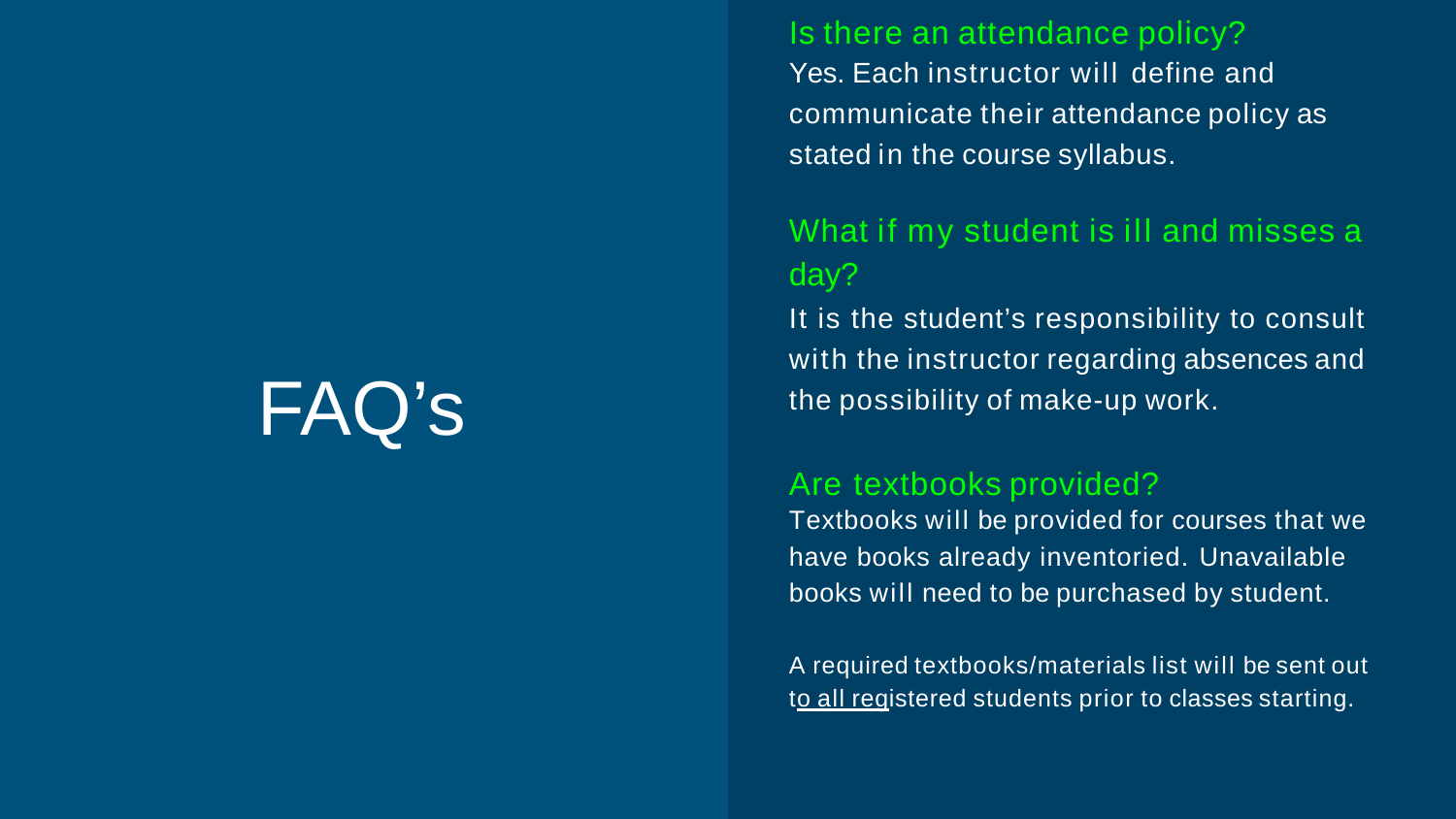#### Is there a deadline to drop a course?

Yes, June 23, 2020 is the deadline to drop/withdraw from a course.

Will a drop count during the Summer Academy count against the "6 Drops" policy in place for college courses?

No. A dual credit student is exempt from the 6 drops rule for college courses while in high school – regardless of when the course is offered.

Students taken out of the class after the official day of record, will receive a W on their LSC transcript.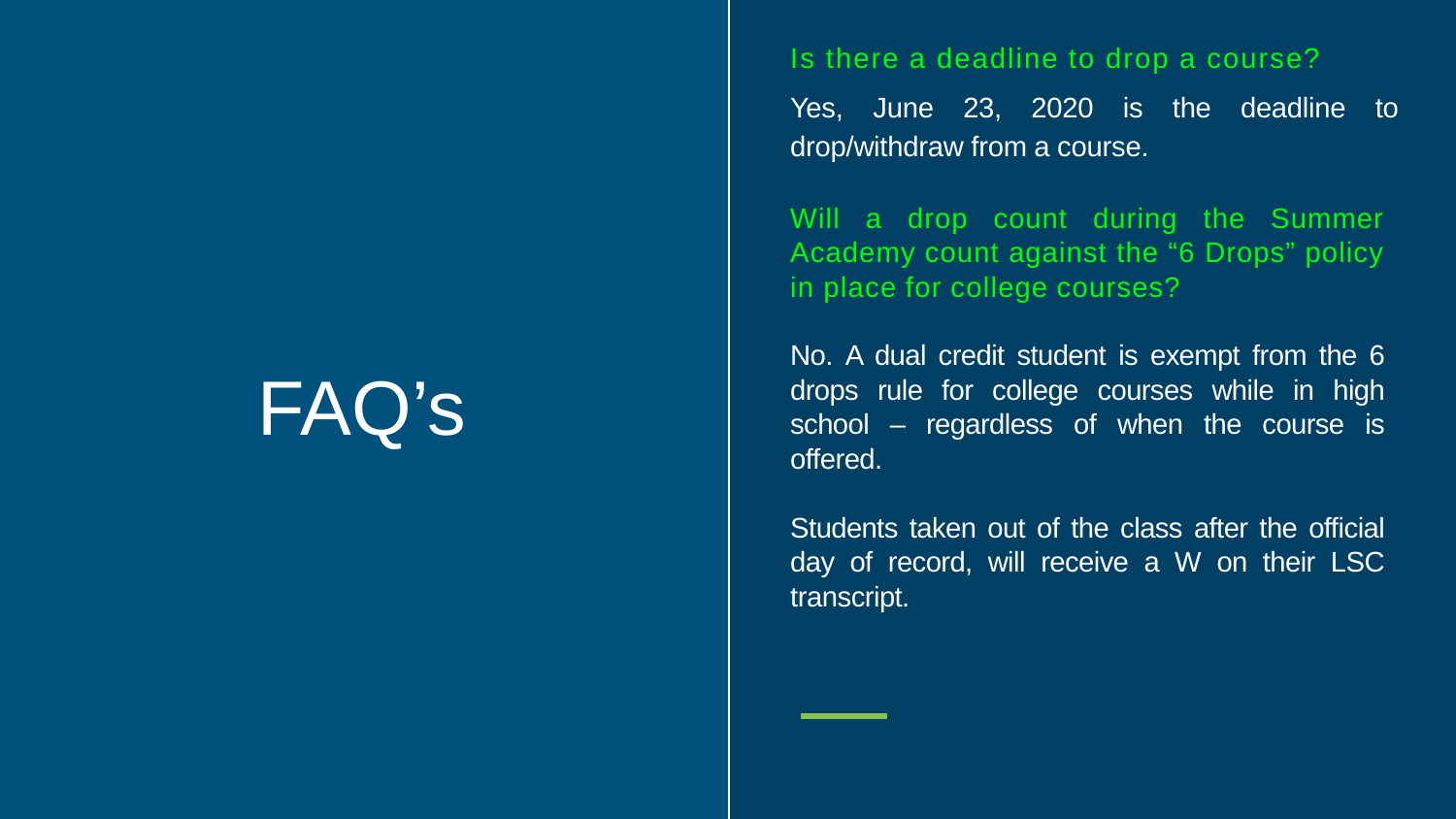Will the grading scale differ from Humble ISD?

Yes. LSC instructors will report letter grades. LSC letter grades will be given a numerical value and entered as a transfer grade on the high school transcript based on ISD conversion chart.

A -95 B - 85 C- 77 D - 73 F - 65

Are the grade points weighted? Yes, all courses earn advanced grade points.

Can course be taken as Pass/Fail? No<sup>1</sup>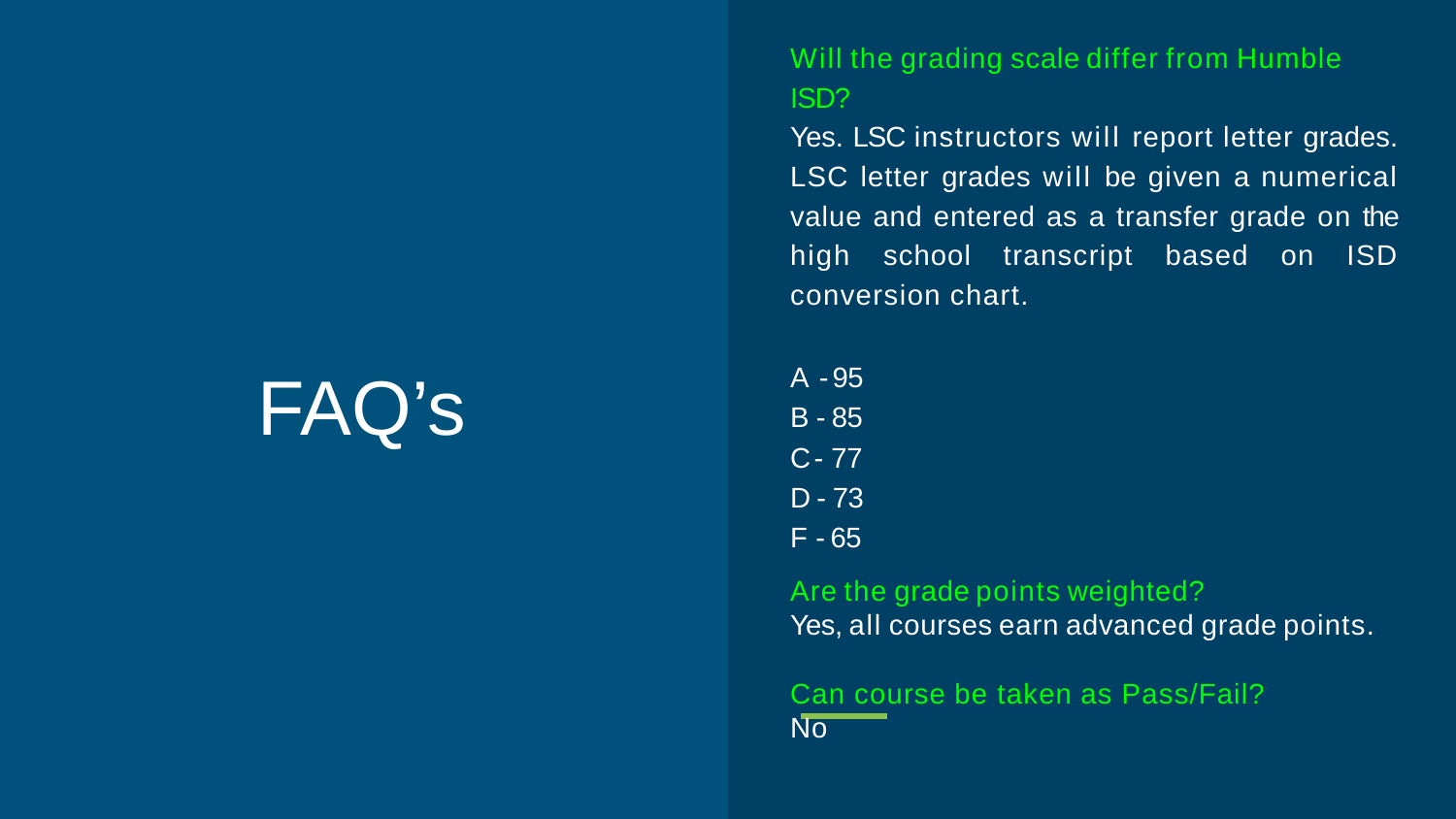How can my student apply with LSC?

They may apply online with LSC-Kingwood.

In addition, LSC will conduct mobile registrations at each high school during the coming months. This will allow students an opportunity to enroll and pay fees directly to LSC.

#### Will transportation be available?

Yes, dual credit students will have access to summer school bus service.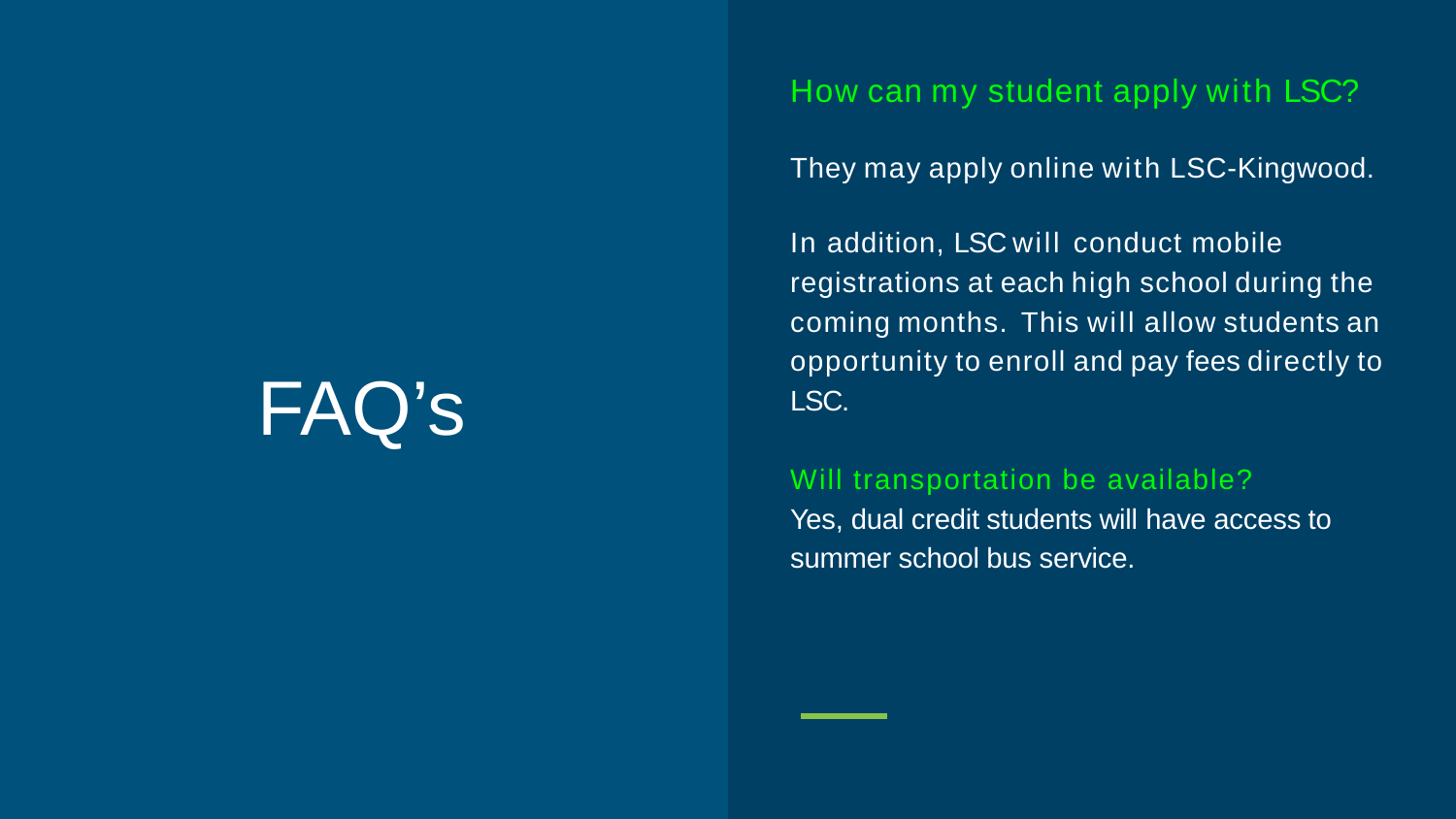#### Desired Outcomes



Equity/Access



**Graduate** w/College Hours



Build Confidence



Earn CollegeCredit